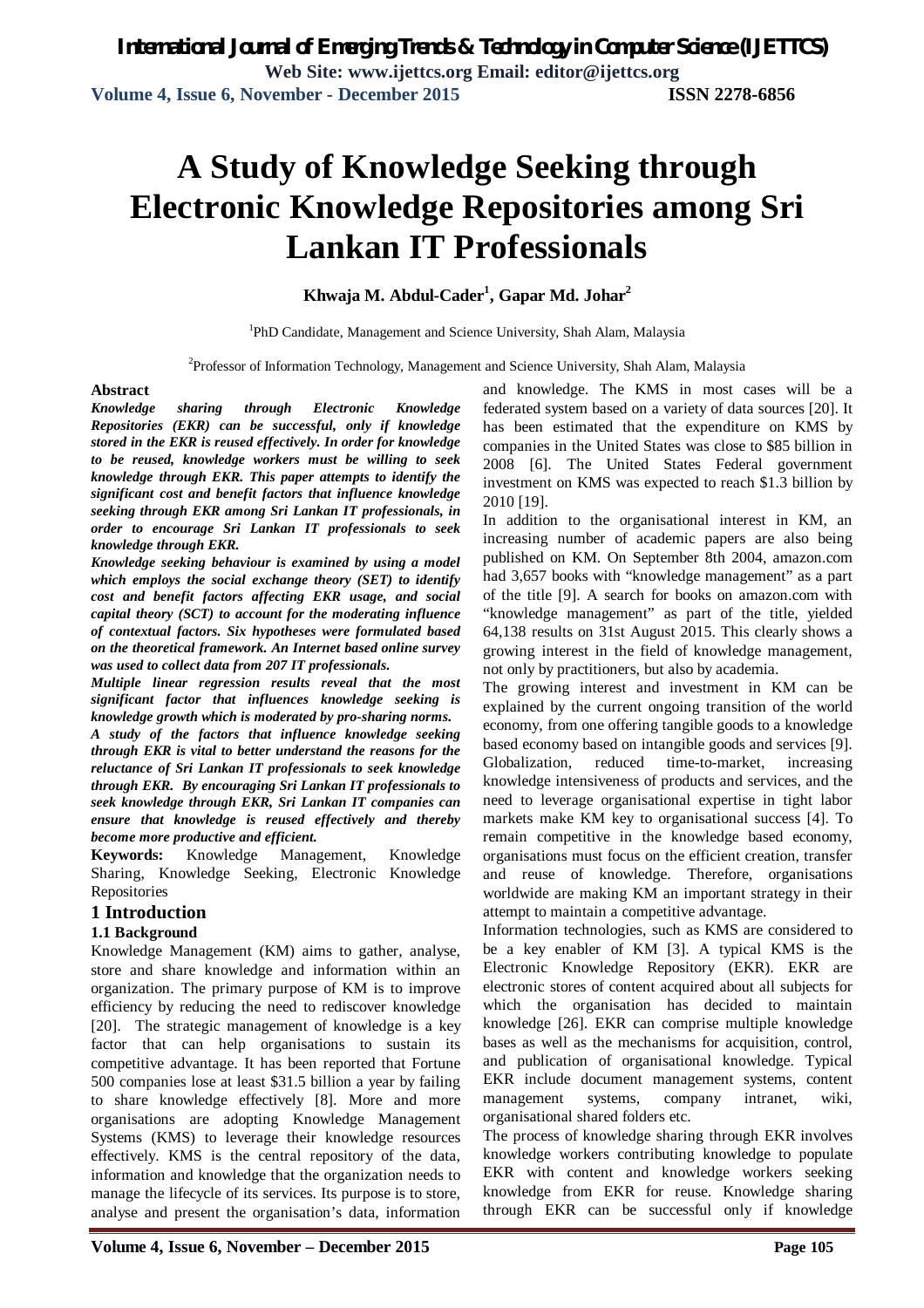#### **Volume 4, Issue 6, November - December 2015 ISSN 2278-6856**

contributors are willing to part with their knowledge and knowledge seekers are willing to reuse the codified knowledge [7]. The distinction between knowledge contributors and seekers is conceptual because the same individual can be a contributor and a seeker depending on the context.

Research has shown that many KMS implementations, such as EKR have been unsuccessful [32], with a failure rate of 50% or higher [2]. There are several reasons why KMS initiatives fail. A study of 423 organisations reported that about 36% of KM initiatives failed due to lack of attention to adoption even when technological infrastructure was in place [25]. Organisations often ignore organizational structure, process capabilities, culture and/or organizational context factors when implementing KM systems or considering the overall health of their information and knowledge sharing environments [5], [12].

One of the most critical factors to successful KMS implementation is the willingness of employees to contribute knowledge through EKR [17]. Research has shown that KMS implementations succeeded when employees were willing to contribute their knowledge through EKR [18], [35]. Employee contribution to EKR raised the perceived benefits of KM [36]. Although knowledge contribution is key to successful knowledge sharing, KMS initiatives can fail, if knowledge seekers are not willing to seek knowledge from EKR.

Sri Lankan IT companies are adopting EKRs to encourage IT professionals to share knowledge in order to retain and reuse knowledge within the organisation. Knowledge retention and reuse is key to organisational success of Sri Lankan IT companies, where there is a high attrition rate (the average attrition rate is about 10% for the IT industry as a whole [30]. In spite of the adoption of EKRs for knowledge sharing, knowledge seeking from EKR by Sri Lankan IT professionals remains inadequate.

#### **1.2 Research Problem**

Sri Lankan organisations, especially in the IT Industry are attempting to manage knowledge sharing effectively by employing EKR. In spite of the introduction of EKRs, a large number of KM initiatives fail due to the reluctance of knowledge workers to seek knowledge from these systems.

This study aims to examine the factors that influence knowledge seeking through the use of EKR among Sri Lankan IT professionals. By understanding the impediments to knowledge seeking through EKR, possible solutions can be suggested and implemented, thereby improving the EKR usage by Sri Lankan IT professionals to seek knowledge. This in turn could lead to increase in productivity due to the effective reuse of knowledge.

#### **1.3 Research Contribution**

The advantages of promoting the use of EKR for knowledge seeking among IT professionals are many. By promoting the use of EKR for knowledge seeking, Sri Lankan organisations can increase knowledge reuse in the organisation, thereby improving organisational efficiency and productivity.

Thus, the advantages to Sri Lankan organisations from promoting the use of EKR for knowledge seeking are many. This is especially true in the IT Industry, where EKR are commonly used to store knowledge. Therefore, a study of the factors that influence knowledge seeking through EKR among Sri Lankan IT professionals will be useful to promote its usage.

#### **1.4 Objectives**

The objectives of this study are to identify the significant benefit and cost factors that influence knowledge seeking through Electronic Knowledge Repositories among Sri Lankan IT professionals and to make recommendations on how to encourage knowledge seeking through Electronic Knowledge Repositories among Sri Lankan IT professionals.

#### **1.5 Scope**

This study will be limited to the study of the factors that influence knowledge seeking through EKR by Sri Lankan IT professionals. This study defines an IT professional as a person engaged in IT related professional activities, based in Sri Lanka.

#### **2 Research Design**

#### **2.1 Theoretical Framework**

The research framework for this study uses the social exchange theory (SET) and the social capital theory (SCT) as its theoretical bases.

SET posits that individuals evaluate alternative courses of action, with the intention of obtaining the greatest benefit at the lowest cost from any transaction [16].

In [28], the principle for predicting behaviour is expressed as:

#### Behaviour (Profits) = Rewards of interaction  $-$  Costs of interaction

Social capital is defined as, "the sum of the actual and potential resources embedded within, available through, and derived from the network of relationships possessed by an individual or social unit" [29].

This study conceptualizes three components of the relational dimension of social capital, namely trust, prosharing norms, and identification as moderators that will influence the conditions under which the individual cost and benefit factors would impact EKR usage for knowledge seeking.

The constructs from SET and SCT that may affect usage of EKR to seek knowledge are included in the research model for knowledge seeking. All the independent variables are derived from SET and KM literature and grouped together as individual factors. The dependent variable is the usage of EKR for knowledge seeking. The relationships between certain independent variables and the dependent variable are hypothesized to be moderated by specific SCT factors. The research model to explain usage of EKR for knowledge seeking is shown in Figure 1 below.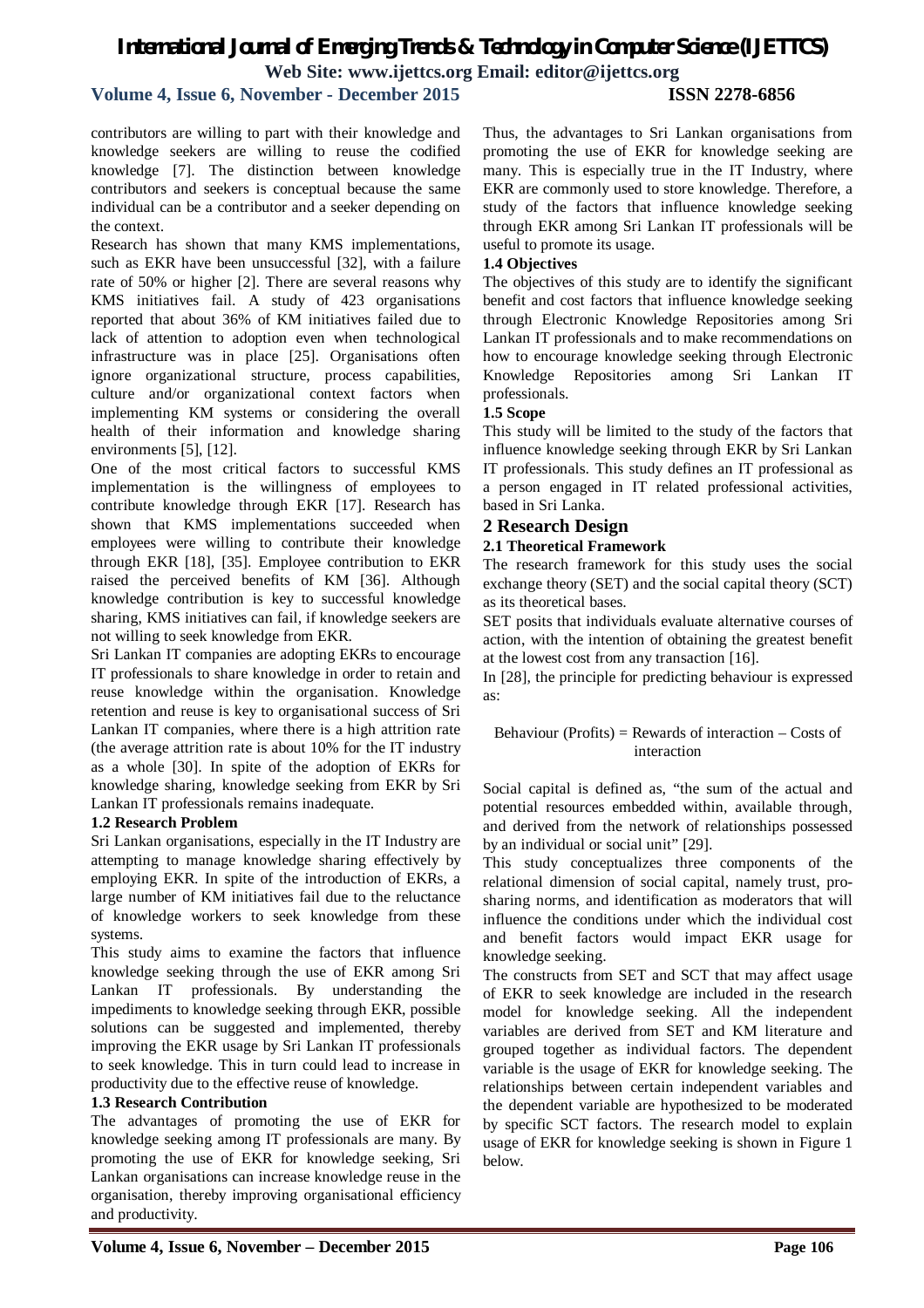## *International Journal of Emerging Trends & Technology in Computer Science (IJETTCS)* **Web Site: www.ijettcs.org Email: editor@ijettcs.org Volume 4, Issue 6, November - December 2015 ISSN 2278-6856**



**Figure 1:** Framework for the Usage of EKR for Knowledge Seeking

#### **Source:** Kankanhalli (2002)

Based on the above theoretical framework, hypotheses can be formulated to assess the factors that influence the usage of EKR by knowledge contributors.

#### **2.2 Hypotheses**

The hypotheses presented in this section about the factors that influence knowledge seeking through EKR are derived from [23].

#### **2.2.1 Seeker Effort**

Knowledge seeking from EKR requires expenditure of time and effort by the knowledge seeker [14], [27]. Knowledge seeking can be hindered by the time and effort needed to search for the required information from the EKR. Additionally, the relationship between seeker effort and usage of EKR for knowledge seeking is expected to be moderated by generalized trust. Trust involves belief in the good intent and concern of others, belief in their competence, capability and reliability. From a knowledge seeker's perspective, high trust implies the belief that knowledge contributors to EKR would be competent and consistently put their high quality and accurate knowledge into the system. Thus, with high levels of trust in knowledge contributors' competency and the belief that EKR content will be of high quality, the deterrent effect of seeker effort on usage of EKR may be reduced. Thus, the following hypothesis can be formulated:

**H1:** The negative relationship between seeker effort and usage of EKR for knowledge seeking will be weaker under conditions of high generalized trust.

#### **2.2.2 Future Obligation**

Knowledge seekers from EKR may feel the need to pay back for the knowledge they acquired by contributing their knowledge to the EKR. Thus, seeking knowledge from EKR may incur an obligation from the seeker to contribute knowledge to the EKR in the future [11], [34]. Knowledge seekers can be deterred by this incurring obligation. If norms of cooperation and collaboration prevail, the barriers to knowledge sharing seen in cultures that value personal technical expertise and knowledge creation are weakened [21]. Therefore, when there are norms of collaboration and cooperation in the organisation, the negative effect of future obligation on usage of EKR for knowledge seeking may not be so influential. Thus, the following hypothesis can be postulated:

**H2:** The negative relationship between future obligation and usage of EKR for knowledge seeking will be weaker under conditions of high pro-sharing norms.

In environments of high organisational identification, individuals would choose the behaviour which best promotes the perceived interests of the organisation [22]. Thus, employees may be motivated to contribute knowledge to EKR, due to feelings of affiliation and membership with the organisation. Therefore, under conditions of high identification with the organisation, knowledge seekers may not feel the cost of having to repay back, in future, for knowledge sought by them, since they are in any case, willing to contribute their knowledge voluntarily. Hence, the following hypothesis can postulated:

**H3:** The negative relationship between future obligation and usage of EKR for knowledge seeking will be weaker under conditions of high identification.

#### **2.2.3 Seeker Economic Rewards**

Rewards may act as an incentive for knowledge seekers to seek knowledge from EKR. Rewards, such as salary increase, bonuses, cash awards, and career advancement could encourage people to reuse knowledge and overcome the barriers to seeking [7], [16]. Since strong pro-sharing norms in the organisation, may already provide significant motivation to exchange knowledge [29], the need for economic rewards may be less in environments with high pro-sharing norms. Thus, the following hypothesis can be formulated:

**H4:** The positive relationship between seeker economic rewards and usage of EKR for knowledge seeking will be weaker under conditions of high pro-sharing norms.

#### **2.2.4 Knowledge Growth**

The individual's knowledge growth resulting from seeking knowledge from EKR can be a motivator for knowledge seekers who want to acquire knowledge quickly and benefit from the experiences of others [16], [34]. The relationship between knowledge growth and EKR usage for knowledge seeking is likely to be moderated by pro-sharing norms. Employees who are encouraged by the organisation to seek knowledge from EKR and who perceive that their colleagues are actively seeking knowledge from EKR may be motivated to seek knowledge from EKR even if knowledge growth may not take place. Therefore, the motivating effect of knowledge growth on EKR usage for knowledge seeking is expected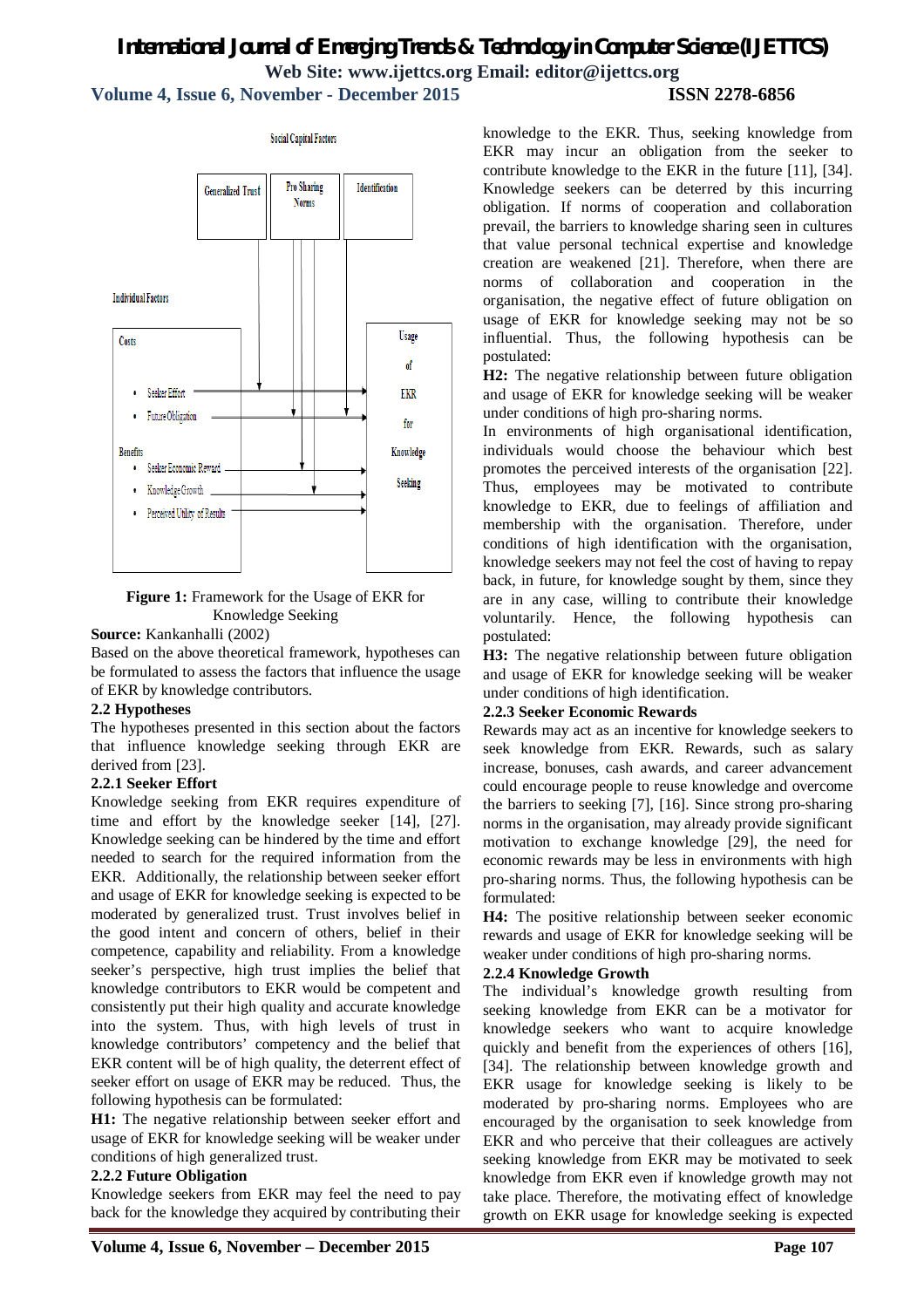#### **Volume 4, Issue 6, November - December 2015 ISSN 2278-6856**

to be reduced under conditions of high pro-sharing norms. Thus, the following hypotheses can be postulated:

**H5:** The positive relationship between knowledge growth and usage of EKR for knowledge seeking will be weaker under conditions of high pro-sharing norms.

#### **2.2.5 Perceived Utility of Results**

The perceived usefulness of results (knowledge sought from EKR) can act as a strong motivator for individuals seeking knowledge from EKR. Thus, if knowledge seekers perceive that the results they retrieve from EKR are useful for their job, they are likely to use EKR for knowledge seeking [14], [34]. The relationship between perceived utility of results and EKR usage for knowledge seeking is not expected to be moderated by social capital factors. This is because the motivation to seek knowledge from EKR due to the usefulness of results is likely to be a strong enough motivator by itself. Therefore, the following hypothesis can be postulated:

**H6:** Perceived utility of results is positively related to usage of EKR for knowledge seeking.

#### **3. Methodology**

An online survey was used to collect data from the respondents. The survey purposively targeted IT professionals in Sri Lankan IT companies. The only criteria for eligibility to participate in the survey will be that the respondent must be an IT professional based in Sri Lanka. This study defines an IT professional as a person engaged in IT related professional activities. Since this study purposively targets IT professionals in Sri Lankan IT companies, generalizability of the research results should be accurate. Thus, the research results can be accurately generalised to represent all IT professionals in Sri Lankan IT companies.

#### **3.1 Questionnaire Design**

The questionnaire used the seven point Likert scale, to collect data from the respondents. The questionnaire items in the form of statements to assess the knowledge seeking variables and the moderating social capital variables were derived from [23] and are given in Appendix 1. A pilot test was conducted prior to the survey administration. Selected respondents were asked to comment on the clarity and conciseness of the survey. The selected respondents understood the purpose of the survey and were satisfied with its clarity and conciseness and therefore the questionnaire was deemed ready for distribution. The survey was conducted in English, since Sri Lankan IT professionals are proficient in the English language.

#### **3.2 Response Rate**

The population for this study is comprised of all Sri Lankan IT professionals, estimated to be about 75,000 in 2013 and projected to reach 83,000 by 2014 [30]. In multivariate research, the minimum sample size should be several times, (at least 10 times) more than the variables in the study [33]. Therefore, for this study, a buffered sample size of 200 was selected. A total of 600 purposively selected IT professionals who represent the overall population as accurately as possible were sent email invitations to participate in the survey. After a lapse

of four weeks, a total of 207 valid responses were received from 40 different Sri Lankan IT companies. The response rate for this survey was 35% (207 valid responses received out of a total of 600 email invitations sent). The demographic details of the respondents are given in Appendix 2. The majority of the respondents were male (81%), aged between 21-30 years (59%), with a Bachelor's degree (69%) and with a total work experience of 0-3 years (43%). The demographic profiles of the respondents corresponds well with the overall population of the IT workforce, where the majority of the IT professionals are male (72%), having less than 5 years of work experience (67%) and holding a Bachelor's degree or above (63%) [30].

#### **4 Analysis and Findings**

Prior to data analysis, the research instrument was assessed for reliability and construct validity. Thereafter, correlation analysis and moderated multiple regression analysis were conducted to test the validity of the hypotheses.

#### **4.1 Reliability and Validity Assessment**

The reliability of the constructs used in the survey was established by conducting factor analysis with principal components analysis and by calculating Cronbach's coefficient. Inter-item correlations between the construct items revealed that all items correlate adequately within the construct. Constructs with factor loading values above 0.5 are considered to be acceptable [15]. All the constructs in this study have factor loading values of 0.7 and above. The Cronbach's alpha values obtained for the variables in this study are in the range of 0.9, as shown in Table 1. In [31] it is suggested that a minimum alpha of 0.7 was sufficient as a benchmark for reliability. Thus, the constructs are deemed to have high reliability.

| <b>Factor</b>  | <b>Variable</b>                        | Cronbach's<br>Alpha |
|----------------|----------------------------------------|---------------------|
| Cost           | Seeker Effort<br>(SEFF)                | 0.915               |
|                | <b>Future Obligation</b><br>(FOBL)     | 0.854               |
| <b>Benefit</b> | Seeker Economic<br>Rewards (SREW)      | 0.946               |
|                | Knowledge Growth<br>(SKGW)             | 0.937               |
|                | Perceived Utility of<br>Results (PUOR) | 0.940               |
| Usage          | Seeker Usage<br>(SUSG)                 | 0.913               |

**Table 1:** Cronbach's Alpha Values

Construct validity focuses on the extent to which a measure performs in accordance with theoretical expectations [10]. Therefore, to ensure construct validity, the theoretical relationship between the constructs should have been previously established and empirically tested and supported. The research instrument used in this study has been assessed and empirically tested over the years by different studies, such as [23] and others. Thus, the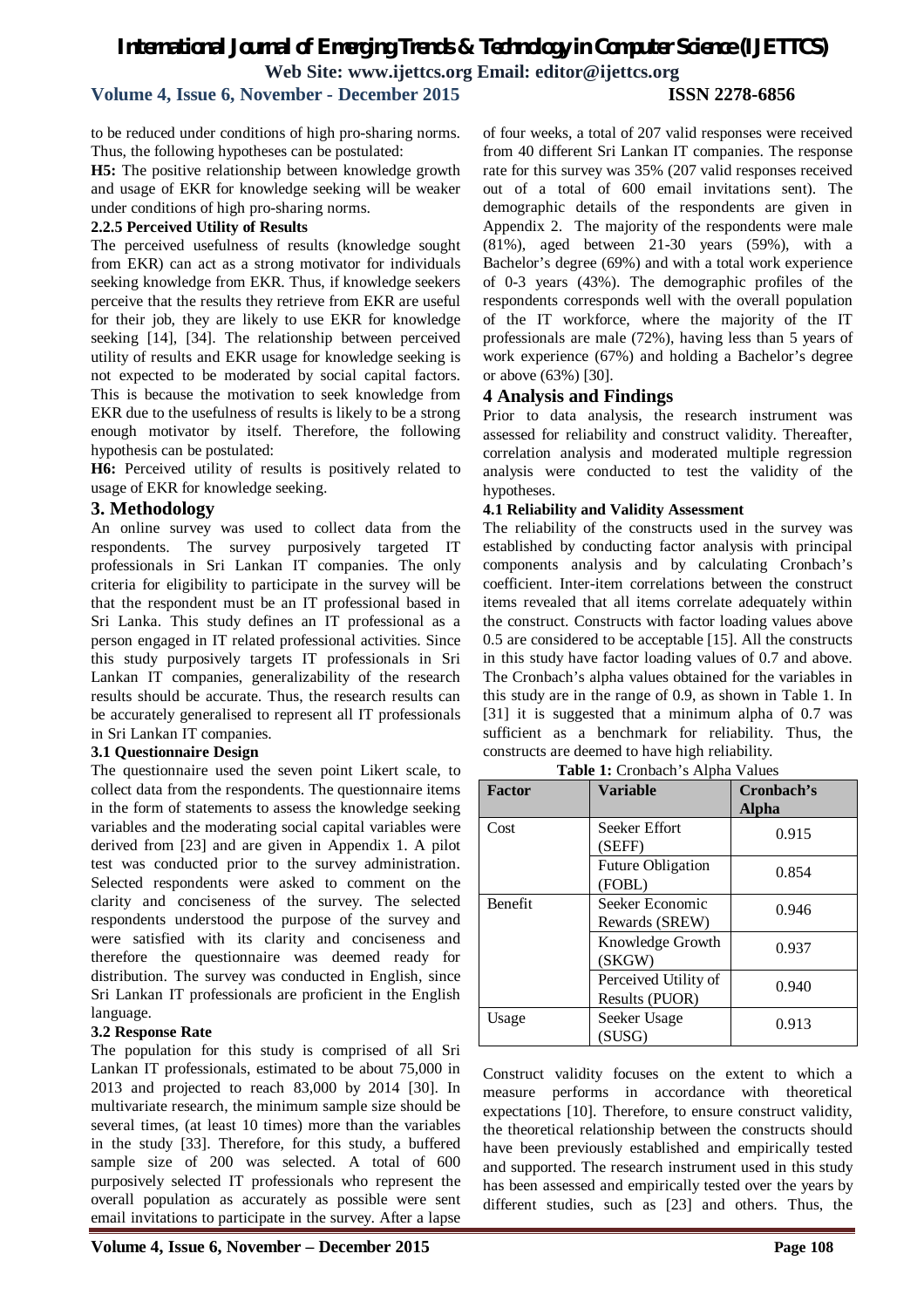## *International Journal of Emerging Trends & Technology in Computer Science (IJETTCS)* **Web Site: www.ijettcs.org Email: editor@ijettcs.org Volume 4, Issue 6, November - December 2015 ISSN 2278-6856**

construct validity of the research instrument used in this study can be considered to be valid.

#### **4.2 Correlation Analysis**

The Pearson correlation coefficient between each independent variable and the dependent variable was computed using IBM SPSS 20.0. The results are shown below in Table 2.

| <b>Factor</b>  | <b>Variable</b>                                    | <b>Correlatio</b><br>n<br><b>Coefficient</b> | Sig.      |
|----------------|----------------------------------------------------|----------------------------------------------|-----------|
| Cost           | Seeker<br>Effort<br>$(SEFF)$ *                     | $-0.211$                                     | 0.00<br>2 |
|                | Future<br>Obligation<br>(FOBL)                     | 0.057                                        | 0.41<br>8 |
| <b>Benefit</b> | Seeker<br>Economic<br>Rewards<br>(SREW)            | 0.025                                        | 0.72<br>3 |
|                | Knowledge<br>Growth<br>$(SKGW)^*$                  | 0.218                                        | 0.00<br>2 |
|                | Perceived<br>Utility<br>of<br>Results<br>$(PUOR)*$ | 0.306                                        | 0.00<br>0 |

**Table 2:** Correlation Analysis Results

Note: The \* denotes variables which are significant at the 5% significance level.

By examining the significance levels of the correlation analysis results obtained from this study, we come to the conclusion that except for FOBL and SREW, all the other variables: SEFF, SKGW and PUOR are significant. For this study, a 5% significance level was selected.

#### **4.3 Multiple Linear Regression Analysis Results**

Multiple linear regression analysis was used in this study to validate the six hypotheses in this study. All direct and moderating variables were employed simultaneously such that their effect could be seen in the context of the total model. The results obtained using IBM SPSS 20.0 are given below in Table 3.

**Table 3:** Multiple Linear Regression Analysis Results

| Factor  | <b>Hypothesis</b>      | <b>Beta</b> | Sig.  | Supported |
|---------|------------------------|-------------|-------|-----------|
| Cost    | <b>SEFFxGTRU</b>       | 0.129       | 0.058 | No        |
|         | FOBL <sub>x</sub> PSNM | 0.085       | 0.251 | No        |
|         | FOBL <sub>xIDEN</sub>  | 0.114       | 0.102 | No        |
| Benefit | <b>SREWxPSNM</b>       | 0.076       | 0.278 | No        |
|         | <b>SKGWxPSNM</b>       | 0.320       | 0.000 | Yes       |
|         | <b>PUOR</b>            | 0.160       | 0.089 | No        |

**Note:** The above model has an Adjusted R-square value of 0.098. A significance level of 5% was chosen for the above model.

The multiple linear regression results reveal that one out of the six hypotheses are supported, namely SKGWxPSNM, while the other five hypotheses are not supported. An Adjusted R-square value of 0.098 indicates that the above model is satisfactory in terms of explaining variance in the dependent variable [13].

#### **4.4 Discussion and Implications**

The results of the knowledge seeking model formulated and empirically tested in this study are shown in Figure 2 below. Out of the six hypotheses formulated in this study, one was supported and five were not supported.

**Social Capital Factors** 



**Figure 2:** Knowledge Seeking Model **4.4.1 Seeker Effort**

This study has revealed that seeker effort is not a significant factor, which coincides with previous research [23]. This can be explained by the fact that technological advancement has resulted in very user friendly EKRs, which are very easy to use and therefore the seeker effort is minimal. Also, due to the rapid expansion of computer and Internet usage, most employees are now comfortable using social media, online forums, blogs, wikis etc. to seek information and therefore seeker effort is no longer a significant factor.

#### **4.4.2 Future Obligation**

This study has revealed that future obligation is not a significant factor. This means that knowledge seekers do not necessarily feel obliged to contribute knowledge to EKRs to reciprocate for the knowledge they have taken from the EKRs.

#### **4.4.3 Seeker Economic Rewards**

This study has revealed that seeker economic rewards is not a significant factor. This coincides with previous research [23]. This means that knowledge seekers do not necessarily expect to be rewarded financially for seeking knowledge from EKRs, since the benefit they receive from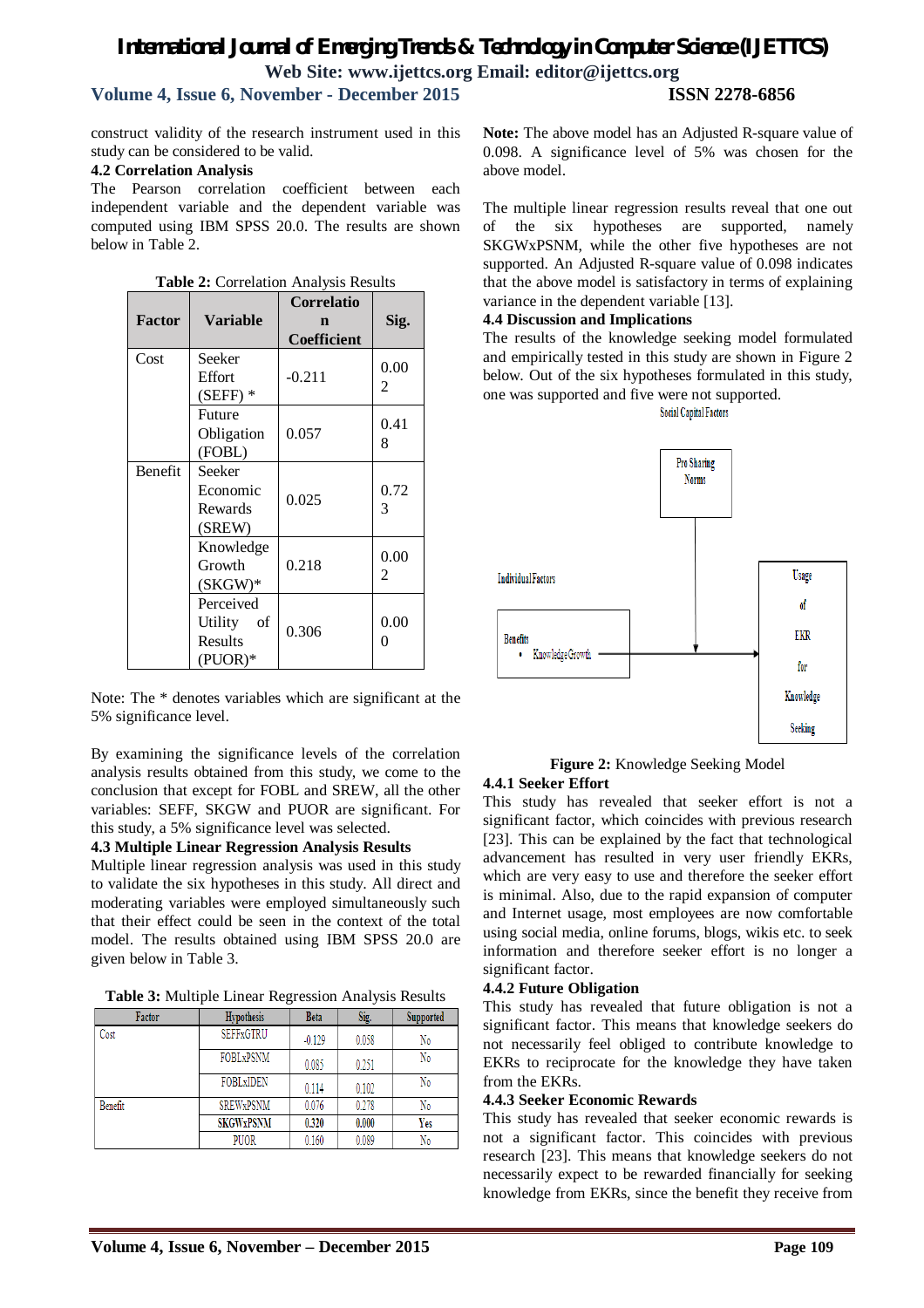### **Volume 4, Issue 6, November - December 2015 ISSN 2278-6856**

the knowledge acquired from the EKRs is sufficiently rewarding for their knowledge seeking efforts.

#### **4.4.4 Knowledge Growth**

As hypothesized, there is a positive relationship between knowledge growth and usage of EKR for knowledge seeking. This is supported by previous literature [23], [16], [34]. This confirms the fact that increase in knowledge growth is a key factor in motivating employees to use EKR for knowledge seeking. Furthermore, as hypothesized, the motivating effect of knowledge growth on EKR usage for knowledge seeking is reduced under conditions of high pro-sharing norms.

#### **4.4.5 Perceived Utility of Results**

This study has revealed that perceived utility of results is not a significant factor. Although correlation analysis did reveal a correlation between perceived utility of results and knowledge seeking, moderated regression analysis including the moderating variables and the other independent variables revealed that perceived utility of results was not significant. This contradicts previous research findings, such as [23], [14], [34], where perceived utility of results was significant. This can be explained by the fact that due to the wide usage of the Internet/Intranet for knowledge seeking, people have learnt to trust and rely on the information provided on these systems, and take for granted that the information is accurate, up-to-date and useful and therefore perceived utility of results is no longer a significant factor. Since, content providers do make an effort to keep the information on these systems up-to-date and accurate, this reinforces people's trust in the information provided.

#### **4.4.6 Implications for Practice**

This study has revealed that the significant benefit factor that influences knowledge seeking through EKR is knowledge growth moderated by pro-sharing norms. There is a correlation between seeker effort and perceived utility of results and knowledge seeking, however these factors are not significant. There is no correlation between future obligation, seeker economic rewards and knowledge seeking.

This study reveals that the primary motivating factor for knowledge seekers is knowledge growth, therefore the management must ensure that the EKR has a sufficiently large knowledge base and is rich with relevant and up-todate information, which will result in knowledge growth. This can be addressed by ensuring that the IT professionals contribute relevant and up-to-date knowledge to the EKR on a regular basis. Research has revealed that the significant factors that influence knowledge contribution through EKR by Sri Lankan IT professionals are: loss of knowledge power, which is moderated by pro-sharing norms; contributor economic reward, which is moderated by identification; and image, which is moderated by pro-sharing norms [1]. The management must take into consideration the significant knowledge contribution factors and encourage the IT professionals to contribute knowledge to the EKR on a regular basis to ensure a rich and up-to-date knowledge base is created, which will in turn encourage knowledge seeking through the EKR.

Seeker effort has a correlation with knowledge seeking, although insignificant. The management must ensure that the EKR is user friendly and that knowledge is stored in a structured and organised manner, which will reduce the seeker effort to a minimum, in order to encourage knowledge seekers to use the EKR for knowledge seeking. Economic rewards did not have a correlation with knowledge seeking. The management therefore need not necessarily introduce economic incentives as a way of encouraging knowledge seeking through EKR, but should rather focus on ensuring that the EKR is rich with up-todate and relevant knowledge.

Perceived utility of results has a correlation with knowledge seeking, although insignificant. The management must ensure that the information provided on the EKR are up-to date and accurate in order to maintain the trust of the knowledge seekers on the data and information provided. This can be done by conducting periodic audits on the knowledge stored on the EKR to check for accuracy and relevance. Outdated or inaccurate information must be corrected and updated to maintain accuracy and relevance.

#### **4.4.7 Implications for Theory**

This study has further advanced the theoretical development in the area of knowledge sharing through EKR by demonstrating that the cost and benefit factors derived from SET and SCT theories can predict EKR usage by knowledge seekers. A new knowledge seeking model was developed based on the research findings, which reflects the current situation with regards to knowledge seeking through EKR by Sri Lankan IT professionals. The new model developed in this study can be used along with other models in order to gain a better insight into knowledge seeking through EKR.

#### **4.4.8 Limitations**

This study was limited to the cost and benefit factors derived from SET and SCT theories and therefore other factors that influence knowledge seeking were not included. This study also limited itself to the study of IT professionals and therefore EKR users from other industries were not included in this study.

#### **4.4.9 Future Research**

Further studies can be conducted to shed more light on knowledge seeking through EKR. The survey used in this study can be replicated periodically in order to be up-todate and to understand emerging trends on factors influencing knowledge seeking through EKR. Surveys can be conducted to include knowledge workers from other industries (other than IT) where EKRs are used for knowledge seeking in order to better understand the effect of the industry on knowledge seeking. Surveys across cultures/national boundaries can be conducted to better understand the cultural and socio-economic impact on knowledge seeking through EKR. Studies can be conducted using different theoretical models to capture a wide range of factors that may influence knowledge seeking through EKR. Research can be conducted to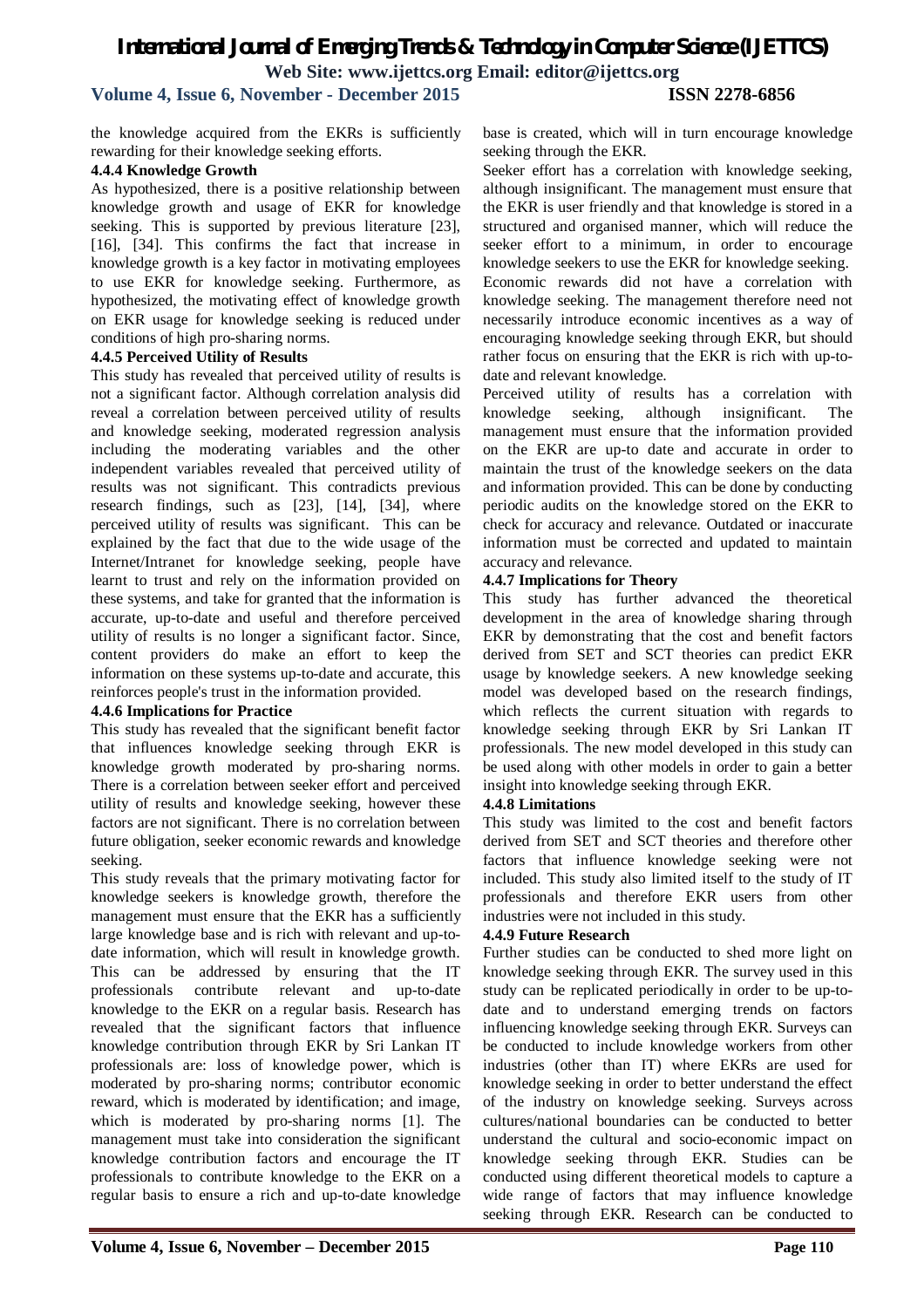### **Volume 4, Issue 6, November - December 2015 ISSN 2278-6856**

explore the interactions and causal links among cost, benefit and social capital variables in order to better understand why certain cost or benefit factors dominate the effect of others and why certain moderators are significant, while others are not.

#### **5. Conclusion**

In conclusion, this study reveals many interesting facts about knowledge seeking though EKR among Sri Lankan IT professionals. A knowledge seeking model was developed based on the significant factors that influence knowledge seeking. The significant factor that influences knowledge seeking through EKR is knowledge growth moderated by pro-sharing norms. There was a correlation between seeker effort, perceived utility of results and knowledge seeking. However these factors were not significant. There was no correlation between future obligation, seeker economic rewards and knowledge seeking. The implications of these findings have been discussed and recommendations made on how to improve knowledge seeking through EKR among Sri Lankan IT professionals.

Knowledge seeking through EKR is key to successful knowledge reuse in Sri Lankan IT companies. Therefore, special consideration should be given to the significant factors that influence knowledge seeking, when deciding upon the organisation's KM strategy.

#### **References**

- [1] Abdul-Cader, K.M. & Johar M.G.M (2015). A Study of Knowledge Contribution through Electronic Knowledge Repositories among Sri Lankan IT Professionals. VINE The Journal of Information and Knowledge Management Systems, vol. 46, issue 1.
- [2] Akhavan, P., Jafari, M., and Fathian, M. (2005), 'Exploring Failure-Factors of Knowledge Management Systems in Organizations', Journal of Knowledge Management Practice, vol. 6, May, pp. 1- 8.
- [3] Alavi M., and Leidner D.E. (2001). Knowledge Management and Knowledge Management Systems: Conceptual Foundations and Research Issues. MIS Quarterly, 25, 107 – 136.
- [4] Alavi, M. (2000). Managing organisational knowledge. In R. W. Zmud (Ed.), Framing the domains of IT management (pp. 15-28). Cincinnati, OH: Pinnaflex Education Resources.
- [5] Alavi M., Kayworth T. R., Leidner D. E. (2005). An empirical examination of the organizational culture on knowledge management practices. Journal of Management Information Systems, 22, 191-224.
- [6] AMR Research (2007). The knowledge management spending report 2007-2008. Retrieved from http://www.amrresearch.com/Content/View.asp?pmill id=20744
- [7] Ba, S., Stallaert, J., and Whinston, A. B. (2001). "Research commentary: Introducing a third dimension in information systems design - the case for incentive alignment." Information Systems Research 12(3): 225-239.
- [8] Babcock, P. (2004). "Shedding light on knowledge management; lessons learned lead to new ideas about sharing information." HR Magazine, May 2004, Vol. 49, No. 5.
- [9] Broda, S. (2012). Knowledge Focus Strategy (KM) in China. Retrieved from http://www.gaoshan.de/kmchina/thesis.php?show=5
- [10]Carmines, E. G. and R. A. Zeller (1979). Reliability and Validity Assessment. Beverly Hills, CA, Sage.
- [11]Constant, D., L. Sproull, and S. Kiesler (1996). "The kindness of strangers: The usefulness of electronic weak ties for technical advice." Organisation Science 7(2): 119-135.
- [12]Detlor, B., Ruhi, U., Turel, O., Bergeron, P., Choo, C.W., Heaton, L., et al. (2006). The effect of knowledge management context on knowledge management practices: An empirical investigation. Electronic Journal of Knowledge Management, 4(2), 131–142.
- [13]Falk, R. F. and N. B. Miller (1992). A Primer for Soft Modeling. Akron, Ohio, Univ.of Akron Press.
- [14] Goodman, P. S. and E. D. Darr (1998). "Computeraided systems and communities: Mechanisms for organisational learning in distributed environments." MIS Quarterly 22(4): 417-440.
- [15]Hair, JF, Black, WC, Babin, BJ, Anderson, RE (2010) Multivariate data analysis. Prentice Hall, Englewood Cliffs.
- [16]Hall, H. (2001). Social Exchange for Knowledge Exchange. International Conference on Managing Knowledge, University of Leicester.
- [17]He, W., & Abdous, M. H. (2013). An online knowledge-centred framework for faculty support and service innovation. Vine, 43(1), 96-110.
- [18]Heaidari, M., Moghimi, M.S., and Khanifar, H. (2011) 'The critical success factors in implementing knowledge management: agricultural organization in Islamic Republic of Iran', British Journal of Science 54, vol. 1, no.2, September, pp. 54-75
- [19]INPUT (2005). Federal knowledge management market view report. Retrieved from http://www.input.com/corp/press/detail.cfm?news=10 91

[20]ITIL (2011). ITIL Knowledge Management. Retrieved from http://wiki.en.itrocessmaps.com/index.php/Knowledge\_Management

- [21]Jarvenpaa, S. L. and D. S. Staples (2000). "The use of collaborative electronic media for information sharing: an exploratory study of determinants." Journal of strategic information systems 9(2-3): 129- 154.
- [22]Johnson, W. L., A. M. Johnson, and F. Heimberg (1999). "A Primary and Second Order Component Analysis of the Organisational Identification Questionnaire." Educational and Psychological Measurement 59(1): 159-170.
- [23]Kankanhalli, A. (2002). Understanding Contribution and Seeking Behaviour in Electronic Knowledge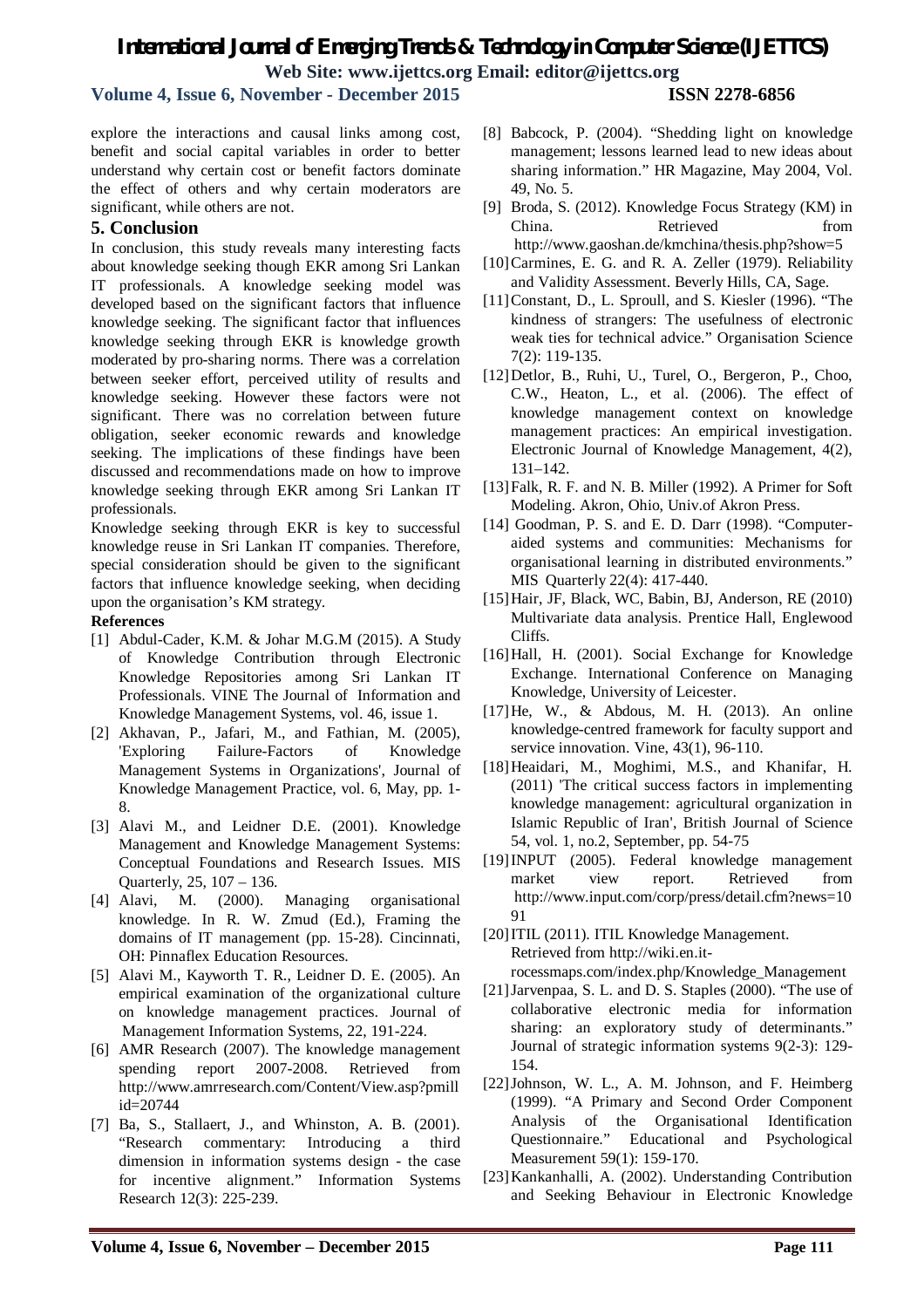#### **Volume 4, Issue 6, November - December 2015 ISSN 2278-6856**

Repositories. PhD. Thesis, National University of Singapore.

- [24] Kollock, P. (1999). The Economies of Online Cooperation: Gifts and Public Goods in Cyberspace. Communities in Cyberspace. M. Smith and P. Kollock (Eds.) New York, Routledge: 220-239.
- [25]KPMG (2000). Knowledge Management Research Report 2000. Retrieved from http://www.kpmg.nl/Docs/Knowledge\_Advisory\_Ser vices/KPMG%20KM%20Re search%20Report%202000.pdf
- [26] Liebowitz, J., and Beckman, T. (1998). Knowledge Organisations: What Every Manager Should Know. Boca Raton, FL, CRC Press.
- [27]Markus, M. L. (2001). "Towards a Theory of Knowledge Reuse: types of Knowledge Reuse Situations and Factors in Reuse Success." Journal of Management Information Systems 18(1): 57-94.
- [28]Molm, L. D. (1997). "Coercive Power in Social Exchange." NY, Cambridge University Press.
- [29]Nahapiet, J., and Ghoshal, S. (1998). "Social Capital, Intellectual Capital, and Organisational Advantage." Academy of Management Review 23(2): 242-266.
- [30]National ICT Workforce Survey (2013). Retrieved from http://www.icta.lk/attachments/article/1247/Final%2
- 0Report-WFS.pdf [31]Nunally, J. C. (1978). Psychometric Theory. New York, McGraw-Hill.
- [32]Rahimi, H., Arbabisarjou, A., Allameh, S.M. and Aghababaei, R. (2011), "Relationship between knowledge management process and creativity among faculty members in the university", Interdisciplinary Journal of Information, Knowledge, and Management, Vol. 6, pp. 17-33.
- [33]Sekaran, U. (2004), "Research Method for Business: A Skill Building Approach", John Wiley & Sons, Inc., 4th ed., p. 295.
- [34]Wasko, M. M. and S. Faraj (2000). ""It is what one does": why people participate and help others in electronic communities of practice." The Journal of Strategic Information Systems 9(2-3): 155-173.
- [35]Yazdani, B, O., Yaghoubi N, M., and Hajiabadi, M. (2011). 'Critical Success Factors for Knowledge Management in Organization: An Empirical Assessment', European Journal of Humanities and Social Sciences, vol. 3, no.1, pp. 95-117.
- [36]Yip, M.W., Ng, A.H.H., and Lau, D.H.C., (2012), 'Employee Participation: Success of Knowledge Management', International Journal of Information and Education Technology vol. 2, no. 3, pp. 262-264.

**Appendix 1**

|                                        |                   | <b>Questionnaire Items</b>                                                                                         |
|----------------------------------------|-------------------|--------------------------------------------------------------------------------------------------------------------|
| <b>Variable</b>                        | <b>Item</b>       | <b>Description</b>                                                                                                 |
| Seeker Effort<br>(SEFF)                | SEFF1             | It takes too much time for<br>me to find the required<br>knowledge from the EKR.                                   |
|                                        | SEFF <sub>2</sub> | It is laborious for me to find<br>the required knowledge<br>from the EKR.                                          |
|                                        | SEFF3             | I am not able to readily find<br>the knowledge I need in the<br>EKR.                                               |
|                                        | SEFF4             | It requires a lot of effort for<br>me to locate the knowledge<br>I need in the EKR.                                |
| Future<br>Obligation<br>(FOBL)         | FOBL1             | When I seek knowledge<br>from the EKR, I feel<br>obliged to contribute to<br>EKR in the future.                    |
|                                        | FOBL2             | I feel that I should not<br>simply take knowledge<br>from the EKR without ever<br>contributing back to the<br>EKR. |
|                                        | FOBL3             | If I obtain knowledge from<br>the EKR, I feel that I have<br>to contribute my knowledge<br>to the EKR in future.   |
|                                        | FOBL4             | When I seek knowledge<br>from the EKR, I feel<br>pressured to contribute my<br>knowledge to the EKR in<br>future.  |
| Seeker<br>Economic<br>Reward<br>(SREW) | SREW1             | I expect to get a better work<br>assignment when I seek<br>knowledge from EKR<br>regularly.                        |
|                                        | SREW2             | I expect to be promoted<br>when I seek knowledge<br>from EKR regularly.                                            |
|                                        | SREW3             | I expect to get a higher<br>salary when I seek<br>knowledge from EKR<br>regularly.                                 |
|                                        | SREW4             | I expect to get a higher<br>bonus when I seek<br>knowledge from EKR<br>regularly.                                  |
|                                        | SREW <sub>5</sub> | I expect to get more job<br>security when I seek<br>knowledge from EKR<br>regularly.                               |
| Perceived<br>Utility of<br>Rewards     | PUOR <sub>1</sub> | The EKR provides me with<br>reliable knowledge for my<br>job.                                                      |
| (PUOR)                                 | PUOR <sub>2</sub> | I am able to trust the<br>knowledge I obtain from                                                                  |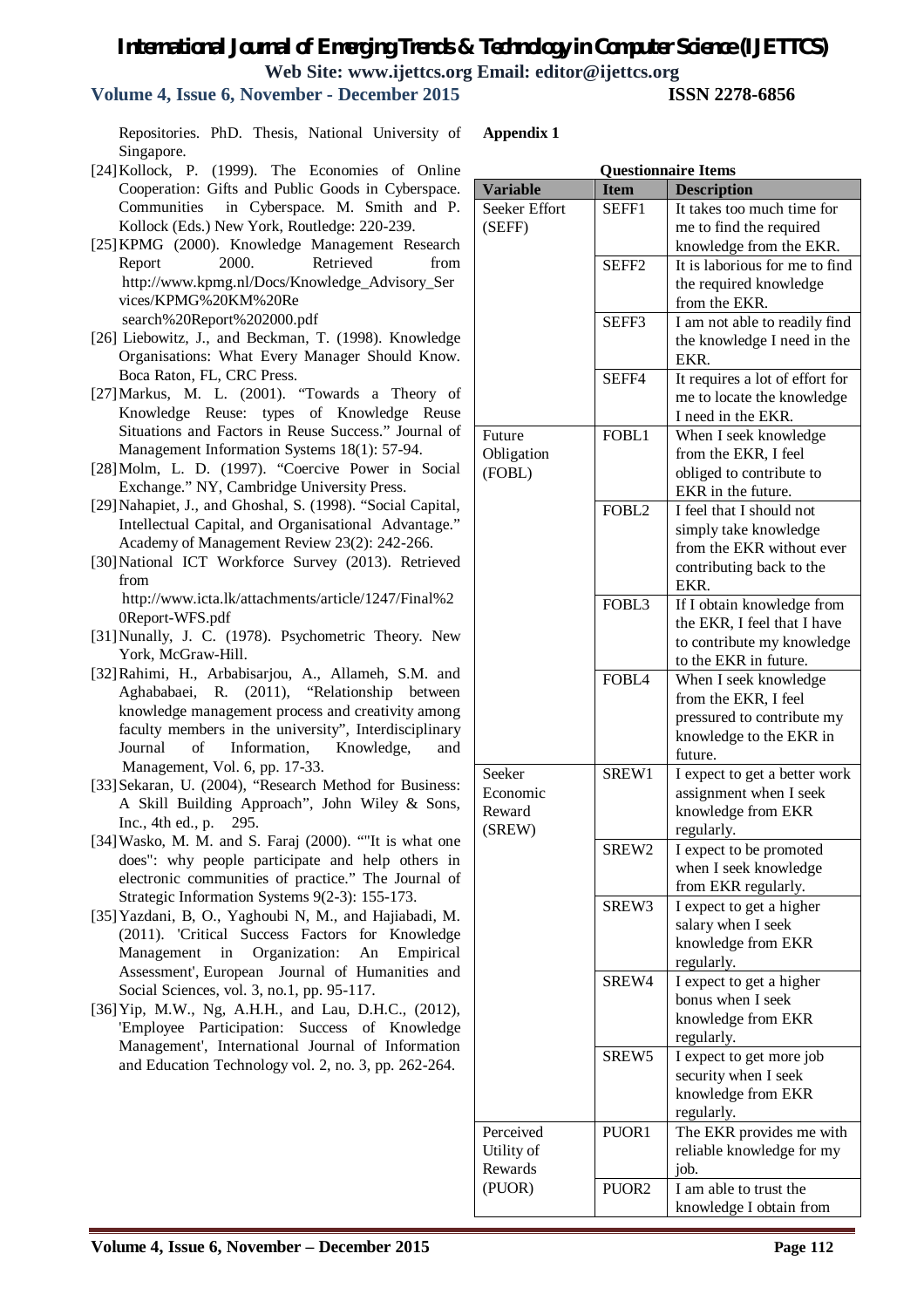## *International Journal of Emerging Trends & Technology in Computer Science (IJETTCS)*

**Web Site: www.ijettcs.org Email: editor@ijettcs.org** 

## **Volume 4, Issue 6, November - December 2015**

|                     |                   | the EKR.                                               |                                   |                   | organization.                                             |
|---------------------|-------------------|--------------------------------------------------------|-----------------------------------|-------------------|-----------------------------------------------------------|
|                     | PUOR3             | The EKR provides me with                               |                                   | PSNM4             | There is a norm of                                        |
|                     |                   | accurate knowledge that I                              |                                   |                   | openness to conflicting                                   |
|                     |                   | need.                                                  |                                   |                   | views in my organization.                                 |
|                     | PUOR4             | The EKR provides me with                               |                                   | PSNM5             | There is a norm of                                        |
|                     |                   | relevant knowledge for my                              |                                   |                   | tolerance of mistakes in my                               |
|                     |                   | job                                                    |                                   |                   | organization.                                             |
|                     | PUOR5             | The EKR provides me with                               | Identification                    | IDEN1             | I am glad I chose to work                                 |
|                     |                   | up-to-date knowledge for                               | (IDEN)                            |                   | for this organization rather                              |
|                     |                   | my job.                                                |                                   |                   | than another company.                                     |
|                     | PUOR6             | The EKR provides me with                               |                                   | IDEN <sub>2</sub> | I talk of this organization to                            |
|                     |                   | current knowledge for my                               |                                   |                   | my friends as a great                                     |
|                     |                   | work.                                                  |                                   |                   | company to work for.                                      |
|                     | PUOR7             | The EKR provides me with                               |                                   | IDEN3             | I find that my values and                                 |
|                     |                   | timely knowledge for my                                |                                   |                   | my organization's values                                  |
|                     |                   | purposes.                                              |                                   |                   | are very similar.                                         |
| Seeker              | SKGW1             | Seeking knowledge from                                 |                                   | IDEN4             | I find it easy to identify                                |
| Knowledge           |                   | EKR promotes my                                        |                                   |                   | myself with my                                            |
| Growth              |                   | knowledge growth and                                   |                                   |                   | organization.                                             |
| (SKGW)              |                   | development.                                           |                                   | IDEN <sub>5</sub> | I feel that my organization                               |
|                     | SKGW2             | Seeking knowledge from                                 |                                   |                   | cares about me.                                           |
|                     |                   | EKR helps me strengthen                                |                                   | IDEN <sub>6</sub> | I really care about the fate                              |
|                     |                   | my concepts.                                           |                                   |                   | of this organization.                                     |
|                     | SKGW3             | Seeking knowledge from                                 |                                   | <b>IDEN7</b>      | I am proud to be an                                       |
|                     |                   | EKR sharpens my                                        |                                   |                   | employee of this                                          |
|                     |                   | knowledge.                                             |                                   |                   | organization.                                             |
|                     | SKGW4             | Seeking knowledge from                                 |                                   |                   |                                                           |
|                     |                   | EKR reinforces my                                      |                                   |                   | <b>Appendix 2: Demographic Details of the Respondents</b> |
|                     |                   |                                                        |                                   |                   |                                                           |
|                     |                   | competence.                                            |                                   |                   | Percentage                                                |
| <b>Usage of EKR</b> | SUSG1             | What is your degree of                                 | Gender                            |                   |                                                           |
| for Knowledge       |                   | usage of EKR to seek                                   | Male                              |                   | 81%                                                       |
| Seeking             |                   | knowledge?                                             | Female                            |                   | 19%                                                       |
| (SUSG)              | SUSG <sub>2</sub> | I often use EKR to seek                                | Age                               |                   |                                                           |
|                     |                   | knowledge in my work.                                  | $21-30$ years                     |                   | 59%                                                       |
|                     | SUSG3             | I regularly use EKR to seek                            | 31-40 years                       |                   | 37%                                                       |
|                     |                   | knowledge in my work.                                  | 41 years and above                |                   | 4%                                                        |
| Generalised         | GTRU1             | I believe that people in my                            | Education                         |                   |                                                           |
| Trust (GTRU)        |                   | organization give credit for                           | Diploma                           |                   | 13%                                                       |
|                     |                   | other's knowledge where it                             | <b>Bachelors</b>                  |                   | 69%                                                       |
|                     |                   | is due.                                                | Masters                           |                   | 17%                                                       |
|                     | GTRU2             | I believe that people in my                            | Doctorate                         |                   | 1%                                                        |
|                     |                   | organization do not use                                | <b>Profession</b>                 |                   |                                                           |
|                     | GTRU3             | unauthorized knowledge.<br>I believe that people in my | Software Engineering              |                   | 54%                                                       |
|                     |                   | organization use other's                               | <b>Quality Assurance</b>          |                   | 15%                                                       |
|                     |                   | knowledge appropriately.                               | Project Management                |                   | 10%                                                       |
|                     | GTRU4             | I believe that people in my                            | <b>Business Analysis</b>          |                   | 5%                                                        |
|                     |                   | organization share the best                            | Other                             |                   | 16%                                                       |
|                     |                   | knowledge that they have.                              | <b>Total Work Experience</b>      |                   |                                                           |
| Pro-sharing         | PSNM1             | There is a norm of                                     | $0-3$ years                       |                   | 43%                                                       |
| Norms (PSNM)        |                   | cooperation in my                                      | 4-7 years                         |                   | 23%                                                       |
|                     |                   | organization                                           | 8-11 years                        |                   | 16%                                                       |
|                     | PSNM2             | There is a norm of                                     | $12-15$ years                     |                   | 13%                                                       |
|                     |                   | collaboration in my                                    | 16-19 years                       |                   | 3%                                                        |
|                     |                   | organization.                                          | 20 years and above                |                   | 2%                                                        |
|                     | PSNM3             | There is a willingness to                              | <b>Work Experience in Current</b> |                   |                                                           |
|                     |                   | value and respond to<br>diversity in my                | Organisation<br>0-3 years         |                   | 74%                                                       |